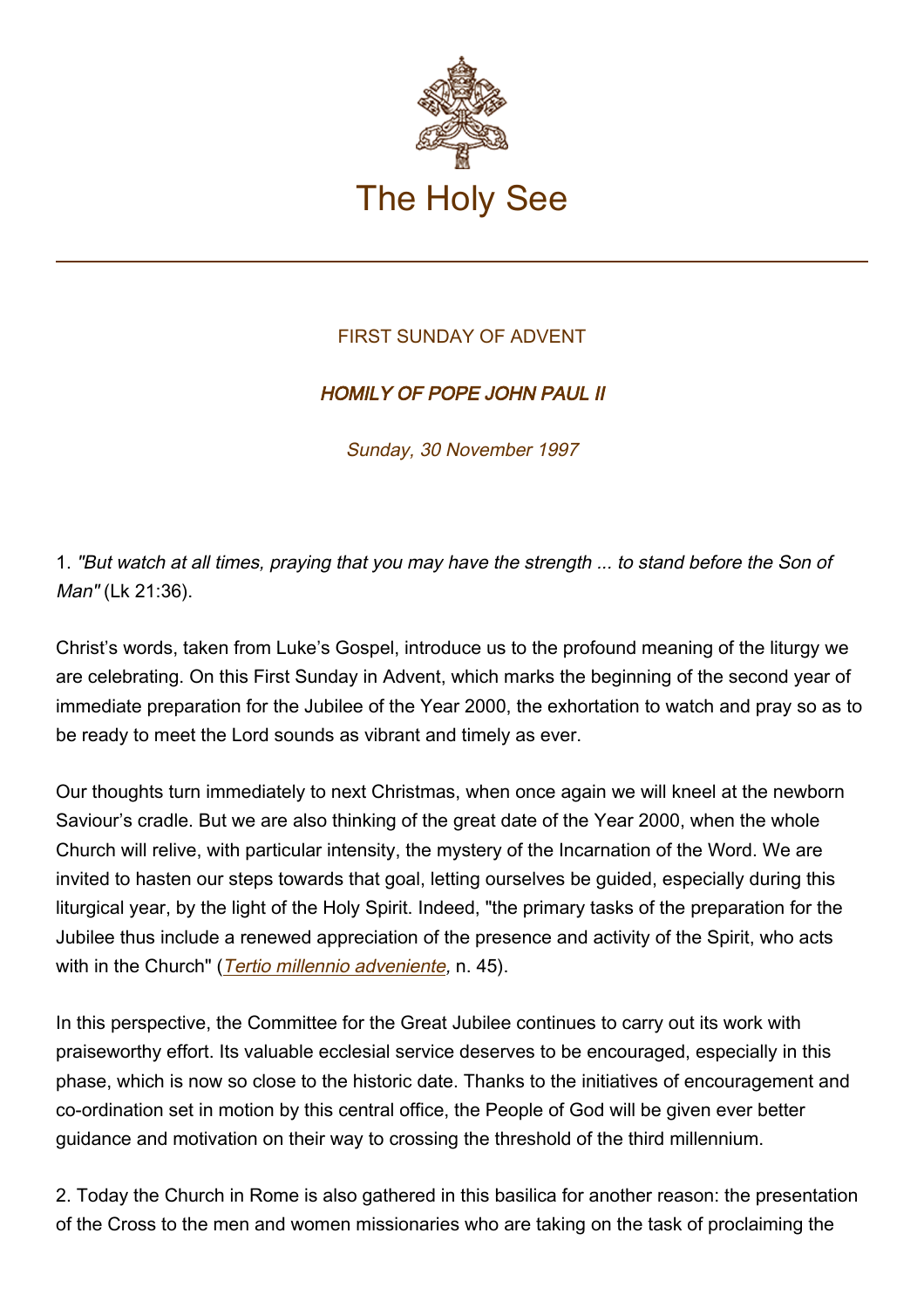Gospel in the various milieus of this metropolis.

We have heard the words of the Apostle Paul: "May the Lord make you increase and abound in love to one another and to all men" (1 Thes 3:12). It is precisely with this hope that the Bishop of Rome presents the Cross to all of you, dear missionaries, and to your parish communities. Is it not here that we find the secret to the success of the City Mission? Jesus himself has linked the effectiveness of the disciples' Gospel preaching to their mutual love: "that they may all be one ... in us, so that the world may believe ..." (Jn 17:21).

The Mission's success depends on the intensity of love. The third Person of the Holy Trinity is subsistent love. Who better than he can pour out love into our hearts (cf. Rom 5:5)? Thus there is a providential coincidence between the opening of the second year of preparation for the Great Jubilee, dedicated to the Holy Spirit, and the presentation of the Cross to you, who during this year will have the leading role in the Mission throughout the city. I assure you of special help from the Holy Spirit, whom the Mission recognizes as its primary, undisputed agent.

3. "Open the door to Christ, your Saviour!". This is the invitation at the heart of the City Mission, but it must first echo in our own hearts. We ourselves must first open the doors of our conscience and our life to Christ the Saviour, making ourselves docile to the Spirit's action, so that we are more and more conformed to the Lord. Indeed, he cannot be proclaimed unless his image is reflected and brought to life in us by the grace and action of the Spirit.

Dear missionaries, have a strong love for the individuals and families you will meet. People need love, understanding and forgiveness. Be especially attentive and close to those families having difficulties with their faith, their marriage, or because of poverty and suffering. Every family in Rome must see your acts and your words as so many signs of God's mercy and the Church's welcome. As far as possible, even after your visit, maintain a personal relationship with the families you meet and with each individual member.

Love the Church to which you belong and who sends you out as missionaries. Teach others to love her by your words and example. Share with her your passion for men's salvation. Love the Church which is holy, because she was purified by the blood Christ shed on the cross.

Strive to be holy too! Accept St Paul's exhortation re-echoed in the second reading, "so that he may establish your hearts unblamable in holiness" (1 Thes 3:13). The call to mission stems from the call to holiness. Respond to it generously. Open the doors of your life to the gift of the Holy Spirit, the Sanctifier, who renews the face of the earth and turns hearts of stone into hearts of flesh capable of loving as Christ loved us (cf. Jn 15:12).

4. As you visit every home and the families of your parishes, you will be able to say with the Apostle Paul: I came to you in weakness and in much fear and trembling, to proclaim to you Jesus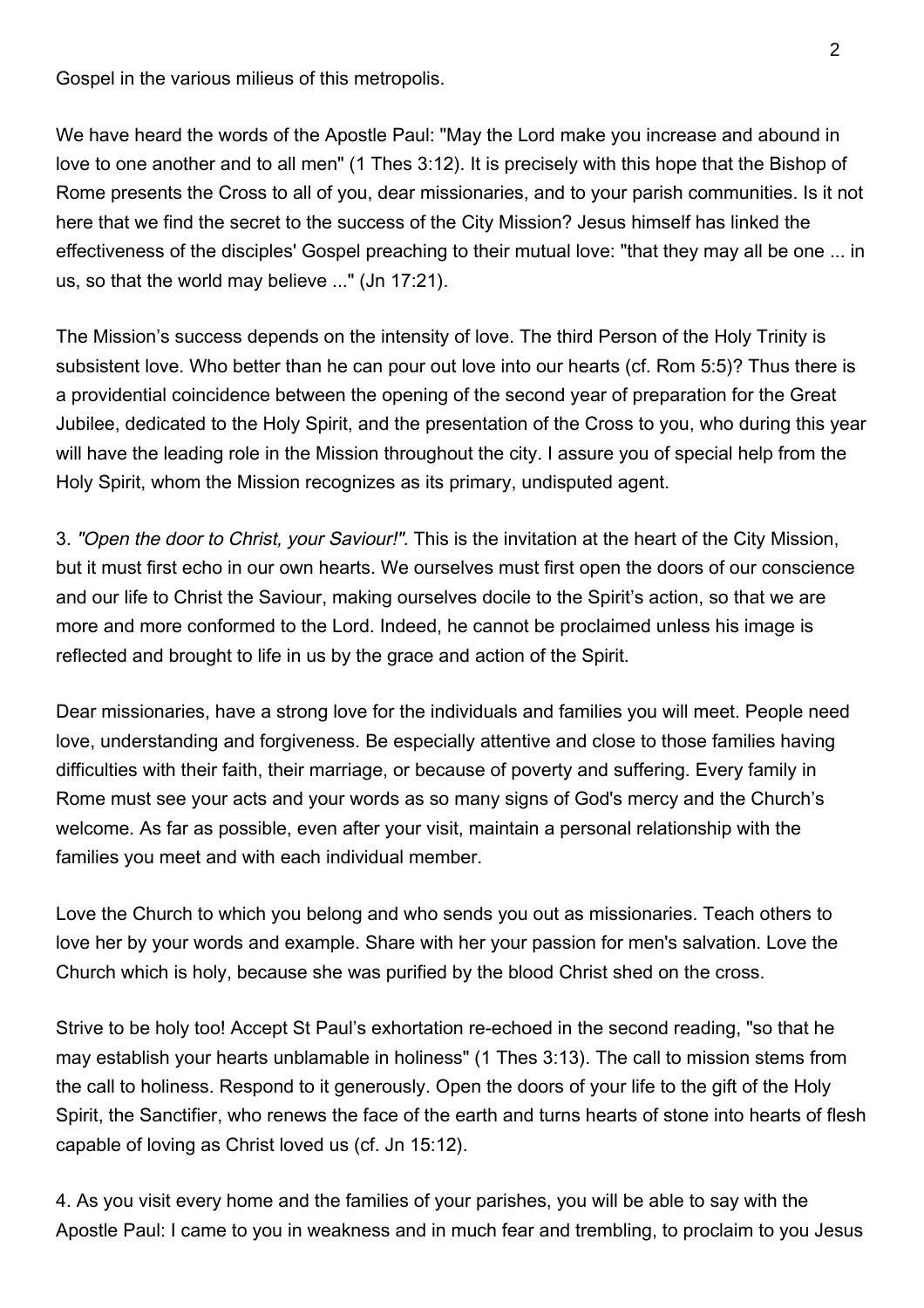Christ and him crucified (cf. 1 Cor 2:1-3). The true strength of your missionary service lies in the simplicity of your proclamation, accompanied by love for the persons you visit. Compared to the many persuasive and attractive human messages which bombard peoples' lives every day, the Gospel can perhaps seem weak and poor when viewed superficially, but in reality it is the most powerful and effective word that can be spoken, because it penetrates hearts and, thanks to the Holy Spirit's mysterious action, leads to conversion and the encounter with God.

I would like to make my own the Apostle's invitation to grow and to distinguish yourselves by doing good: "you learned from us how you ought to live and to please God ... you do so more and more" (1 Thes 4:1). In fact, the Mission must be a suitable occasion for each parish to begin a new relationship with the people living in its territory, so that it is better able to reach everyone with the offer of faith, to be more available to requests and expectations and more present in each person's daily life. Thus the parish can be more authentically itself in its generous apostolic and missionary commitment to those who live outside it.

5. Dear missionaries of Rome! Today I say to each of you what I wrote to young people on 8 September last, inviting them to be willing to accept and help those who would like to approach the faith and the Church. May none of those the Father sets on our path go astray! (cf. [Letter to the](https://www.vatican.va/content/john-paul-ii/en/letters/1997/documents/hf_jp-ii_let_19970908_missione-cittadina.html) [Young People of Rome](https://www.vatican.va/content/john-paul-ii/en/letters/1997/documents/hf_jp-ii_let_19970908_missione-cittadina.html), n. 9; L'Osservatore Romano, 14 September 1997, p. 6).

I also repeat it to you, *priests* and *deacons*, that you may rekindle the gift of God that is in you through the laying on of the Bishop's hands (cf. 2 Tm 1:6). With the Good Shepherd's love and concern, go in search of all who have strayed and are awaiting a gesture, a word from you to be able to rediscover God's love and forgiveness.

I would like to point the Mission out to you, men and women religious, as a fertile ground for giving a strong witness of joyful Gospel service. I ask cloistered religious, in particular, to put themselves at the very heart of the Mission by their constant prayer of adoration and contemplation of the mystery of the Cross and the Resurrection.

Once again I say to you, dear young people and children: your active participation in the City Mission is an indispensable gift for the community. Take the lead in the most beautiful and thrilling adventure to which you can devote your life: that of proclaiming Christ and his Gospel. With your gifts and talents made available to the Lord, you can and must contribute to the work of salvation in our beloved city.

I also renew my invitation to you, dear Christian families, rich in the gift of faith and love; I invite you to live your call to mission with dedication, offering your service to the other families who live near by, with friendship, solidarity and courage in presenting the truth of the Gospel.

I address a special thought to you, dear friends who are sick, elderly or alone. You have been